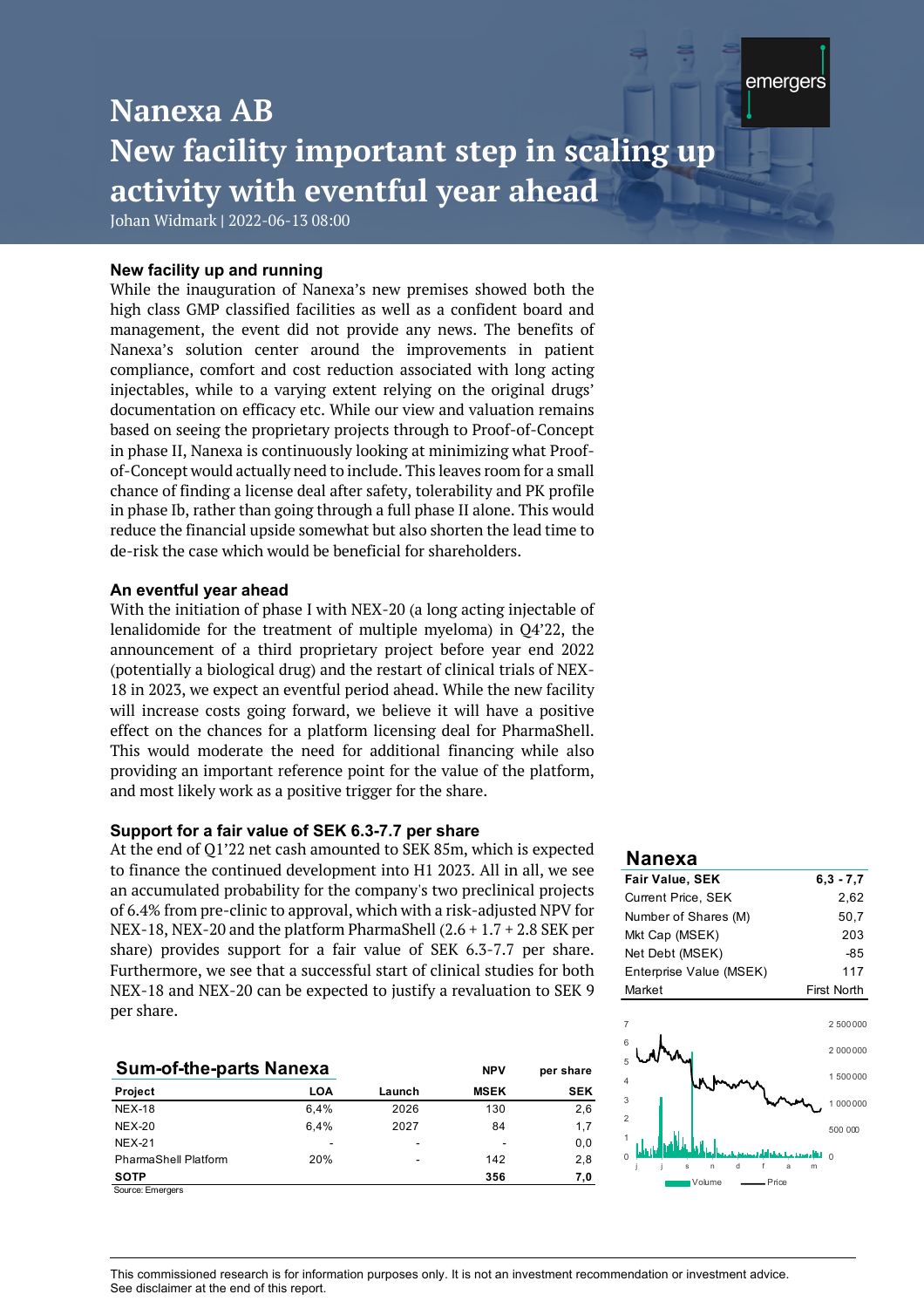# **About Nanexa**

Nanexa is a drug delivery company focused on long-acting injectable drugs based on the company's patented PharmaShell ALD technology which combined with traditional drug development enables the company to develop Long Acting Injectibles (LAI) on theoretically any drug, both small molecule and biomedical. This is expected to enable drugs with improved efficacy, reduced side effects, improved availability and increased adherence to the treatment plan from patients.

The company was listed on Spotlight (formerly Aktietorget) in 2015. Due to a number of capital acquisitions and delays in the projects, the share has been under significant pressure since then.

# **PharmaShell ALD**

ALD technology is used in a number of other areas outside the pharmaceutical industry. PharmaShell's ALD technology means that Nanexa can coat each individual particle with an extremely thin layer (10-50 nm) of inorganic oxides. The thickness and properties of this layer in turn control how the drug is released into the body.

PharmaShell has several benefits

- Makes it possible to tailor the length of the deposition in the body, to weekly, monthly or even longer. This means that you can reduce the number of treatment opportunities, which in turn can
	- o benefit the patient's compliance with the treatment plan
	- o reduce the perceived discomfort
	- o reduce the cost of providing the treatment.
- Check the initial release of the drug in the body (initial burst), which also reduces the side effects.
- Adds very little to the volume (10-20%), which enables a high load capacity (up to 80% compared to other solutions of 30-50%).
	- o This reduces the volume injected
	- o Enables the use of less potent active substances
	- o Longer depots
- Opportunity to apply to a wide range of different drugs
	- o Small molecule
	- o Biological, peptides and proteins etc.

All this, in turn, is expected to enable a more patient-centered treatment, with the possibility of developing treatments for "unmet clinical needs" and ultimately a better treatment effect and thus opening up a giant market.

### **Two-part strategy for realizing value in technology**

Nanexa has two main strategic orientations for developing and realizing the potential of PharmaShell.

- o **Own product portfolio** which involves developing own long-acting injectable formulations of existing drugs where the patents have expired. The goal is to take these own projects to proof of concept and then license them out or possibly take them further under their own auspices. So far, the company has presented two of its own projects, NEX-18 and NEX-20, and is expected to select and present a third, NEX-21 in 2022.
- o **Partner projects** where PharmaShell is licensed in productexclusive licenses to other pharmaceutical companies. The company has about 10 such pilot projects in pre-clinical development or pilot stage. In addition to AstraZeneca, which is a partner, Nanexa is so far silent about who these partners are and what these projects are focused on. While the own projects so far are in oncology, the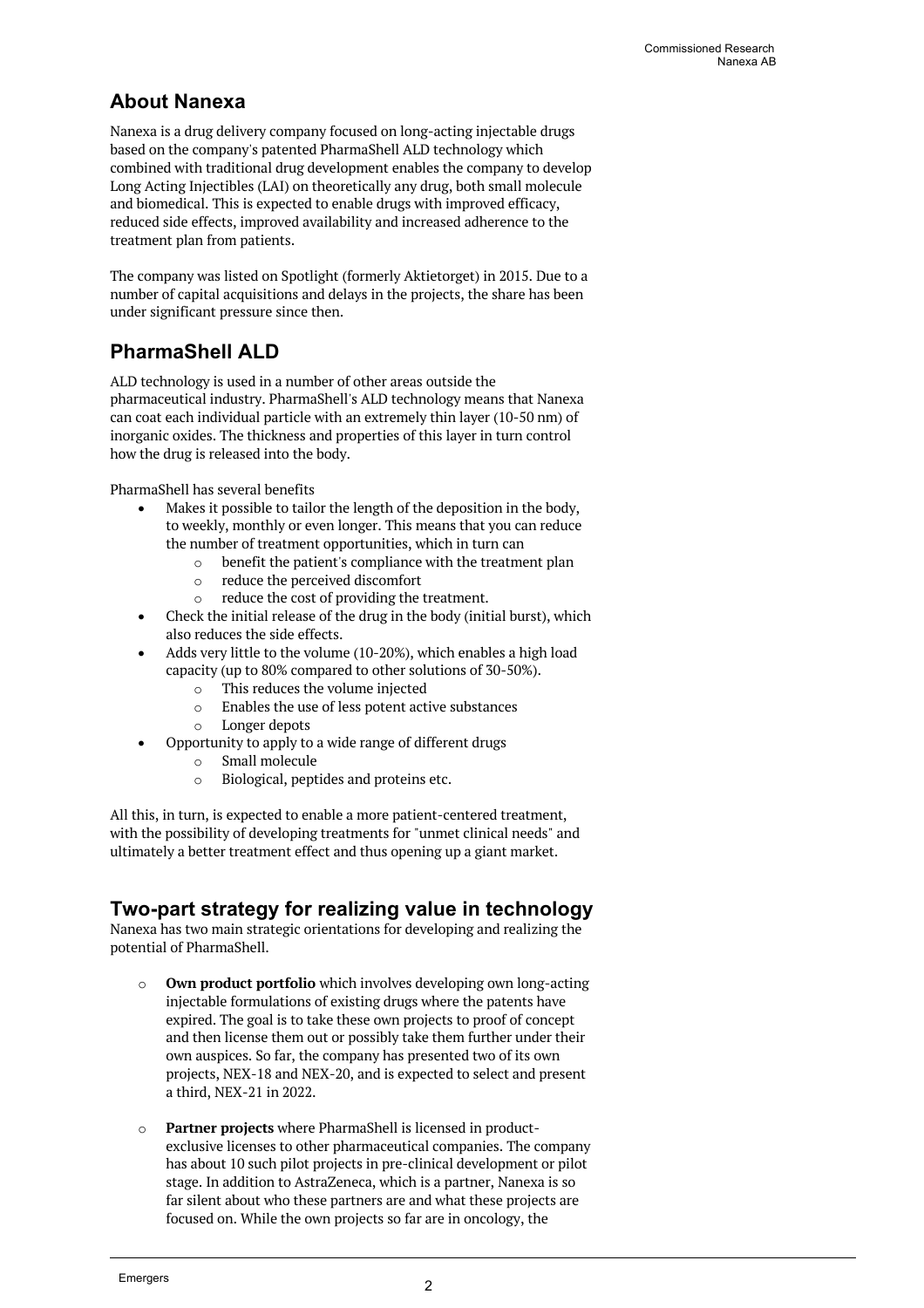partner projects are in areas outside oncology. Several partner projects have passed in vitro proof of concept and are now in animal studies.

## **Overview of valuation of NEX-18 and NEX-20**

### **NEX-18 (all the way to market scenario)**

Own development to market

|                            |                    | <b>Annual Average</b> |              |                 |  |  |
|----------------------------|--------------------|-----------------------|--------------|-----------------|--|--|
|                            |                    | Clinical              | <b>Sales</b> |                 |  |  |
|                            |                    | <b>Phase</b>          | Ramp-up      | <b>Maturity</b> |  |  |
|                            | <b>Assumptions</b> | 2023-2026             | 2027-2033    | 2034-2040       |  |  |
| <b>Number of patients</b>  |                    | 71 753                | 80 746       | 89 995          |  |  |
|                            | Peak mkt share     |                       |              |                 |  |  |
| Market share               | 10%                | n.a.                  | 5%           | 6%              |  |  |
| Patients treated NEX-18    |                    |                       |              |                 |  |  |
|                            | Price increase     |                       |              |                 |  |  |
| <b>Treatment Price USD</b> | 1.0%               |                       |              |                 |  |  |
| Treatment Rev/y USD        | 9,0                | 0                     | 37 473       | 40 374          |  |  |
| Revenue                    |                    | 0,0                   | 165.5        | 194,7           |  |  |
| Cost                       |                    |                       |              |                 |  |  |
| Phase 1                    |                    | $-0,2$                | 0,0          | 0,0             |  |  |
| Phase 2                    |                    | $-0, 8$               | 0,0          | 0,0             |  |  |
| Phase 3                    |                    | $-6,0$                | 0,0          | 0,0             |  |  |
| Approval                   |                    | 0,0                   | $-0,1$       | 0,0             |  |  |
| <b>COGS</b>                | 15%                | 0,0                   | $-24,8$      | $-29,2$         |  |  |
| SG&A                       | 20%                | 0, 0                  | $-33,1$      | $-38,9$         |  |  |
| <b>Total Cost</b>          |                    | $-7,0$                | $-58,0$      | $-68,1$         |  |  |
|                            |                    |                       |              |                 |  |  |
| CF pre tax                 |                    | 0,0                   | 107,5        | 126,5           |  |  |
| Tax paid                   | 20%                | 0,0                   | $-21,5$      | $-25,3$         |  |  |
| CF post tax                |                    | 0,0                   | 86,0         | 101,2           |  |  |
|                            |                    |                       |              |                 |  |  |
| Discount factor            | 12%                | 0.807                 | 0.395        | 0.167           |  |  |
| PV                         |                    | 0,0                   | 28,3         | 18,9            |  |  |
| NPV, MUSD                  | 359                |                       |              |                 |  |  |
| NPV, MSEK                  | 3229               |                       |              |                 |  |  |
| Investment                 | $-315$             |                       |              |                 |  |  |
| NPV, MSEK                  | 2914               |                       |              |                 |  |  |
| rNPV, MSEK                 | 188                |                       |              |                 |  |  |

Source: Emergers

### **NEX-18 (licensing scenario)**

Licensing after phase II

|                               |                    | <b>Annual Average</b> |              |                 |  |
|-------------------------------|--------------------|-----------------------|--------------|-----------------|--|
|                               |                    | Clinical              | <b>Sales</b> |                 |  |
|                               |                    | Phase                 | Ramp-up      | <b>Maturity</b> |  |
|                               | <b>Assumptions</b> | 2021-2025             | 2026-2030    | 2031-2041       |  |
| Cost phase I                  |                    | $-1,0$                | 0,0          | 0,0             |  |
| Upfront                       | 10 MUSD            | 3,3                   | 0,0          | 0,0             |  |
| Milstone phase II             | 20 MUSD            | 6,7                   | 0,0          | 0,0             |  |
| Milstone phase III            | 48 MUSD            | 48,0                  | 0,0          | 0,0             |  |
| <b>First Sale</b>             | 12 MUSD            | 0, 0                  | 1,5          | 0,0             |  |
| Royalties                     | 15%                | 0,0                   | 24,8         | 29,2            |  |
| Total CF pre tax              |                    | 15,4                  | 26,3         | 29,2            |  |
|                               |                    |                       |              |                 |  |
| Tax paid                      | 20,6%              | $-3,2$                | $-5,4$       | $-6,0$          |  |
| CF post tax, Risk adj.        |                    | 12,2                  | 20,9         | 23,2            |  |
|                               |                    |                       |              |                 |  |
| Discount factor               | 12%                | 0.807                 | 0.395        | 0.167           |  |
| rPV                           |                    | 8,4                   | 7,2          | 4,3             |  |
| rNPV, MUSD                    | 130                |                       |              |                 |  |
| rNPV, MSEK                    | 1168               |                       |              |                 |  |
| Investment                    | $-45$              |                       |              |                 |  |
| NPV, MSEK                     | 1123               |                       |              |                 |  |
| rNPV. MSEK                    | 72                 |                       |              |                 |  |
|                               |                    |                       |              |                 |  |
| Value midpoint, MSEK          | 130                |                       |              |                 |  |
| Value midpoint, SEK per share | 2,6                |                       |              |                 |  |

Source: Emergers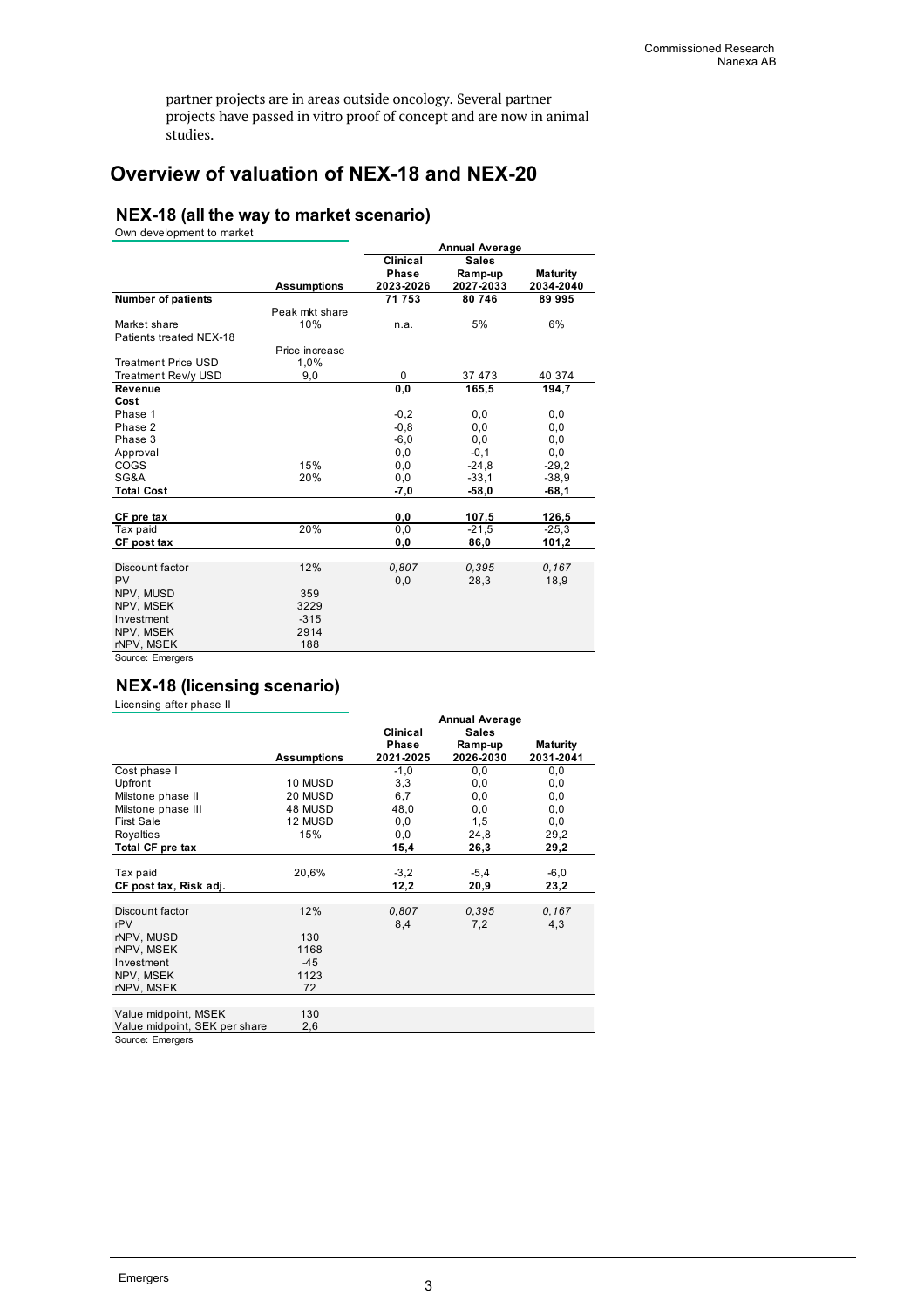#### **NEX-20**

Own development to market

|                             |                    | <b>Annual Average</b> |                                     |                 |  |
|-----------------------------|--------------------|-----------------------|-------------------------------------|-----------------|--|
|                             |                    | Clinical              | <b>Sales</b>                        |                 |  |
|                             |                    | Phase                 | Ramp-up                             | <b>Maturity</b> |  |
|                             | <b>Assumptions</b> |                       | 2021-2026<br>2027-2031<br>2032-2041 |                 |  |
| Number of patients          |                    | 67 318                | 72 661                              | 80 695          |  |
|                             |                    |                       |                                     |                 |  |
| Immunomodulary              | Market share       | 65%                   | 9%                                  | 9%              |  |
| Immunomodulary              | Market value BUSD  | 9 2 3 0               | 1400                                | 1400            |  |
| Patients treated            |                    |                       |                                     |                 |  |
| with lenalidomid            |                    | 45 580                | 40 000                              | 40 000          |  |
|                             | Peak mkt share     |                       |                                     |                 |  |
| Market share                | 10%                | n.a.                  | 3%                                  | 7%              |  |
| Patients treated w NEX-20   |                    |                       |                                     |                 |  |
| Treatmet cycles per patient | 10                 |                       |                                     |                 |  |
|                             | Price increase     |                       |                                     |                 |  |
| <b>Treatment Price USD</b>  | 1,0%               | 118 792               | 35 707                              | 38 4 8 6        |  |
| Revenue                     |                    | 0, 0                  | 68,8                                | 210,9           |  |
| Cost                        |                    |                       |                                     |                 |  |
| Phase 1                     |                    | $-0,2$                | 0,0                                 | 0, 0            |  |
| Phase 2                     |                    | $-0,7$                | 0,0                                 | 0, 0            |  |
| Phase 3                     |                    | $-5,0$                | 0, 0                                | 0, 0            |  |
| Approval                    |                    | 0, 0                  | $-0,2$                              | 0, 0            |  |
| COGS                        | 15%                | 0, 0                  | $-10,3$                             | $-31,6$         |  |
| SG&A                        | 20%                | 0, 0                  | $-13,8$                             | $-42,2$         |  |
| <b>Total Cost</b>           |                    | $-5,8$                | $-24,3$                             | $-73,8$         |  |
|                             |                    |                       |                                     |                 |  |
| CF pre tax                  |                    | $-5,8$                | 44,5                                | 137,1           |  |
| Tax paid                    | 20,0%              | 0.0                   | $-7,6$                              | $-27,4$         |  |
| CF post tax                 |                    | $-5,8$                | 36,9                                | 109,7           |  |
| Discount factor             | 12%                | 0.767                 | 0.409                               | 0.182           |  |
| PV                          |                    | $-3,7$                | 13,7                                | 20,4            |  |
| NPV, MUSD                   | 250                |                       |                                     |                 |  |
| NPV, MSEK                   | 2252               |                       |                                     |                 |  |
| Investment                  | $-315$             |                       |                                     |                 |  |
| NPV, MSEK                   | 1937               |                       |                                     |                 |  |
| rNPV, MSEK                  | 125                |                       |                                     |                 |  |
| Source: Emergers            |                    |                       |                                     |                 |  |
|                             |                    |                       |                                     |                 |  |

#### **NEX-20**

Licensing after phase II

|                                   |                    | <b>Annual Average</b> |              |                 |  |
|-----------------------------------|--------------------|-----------------------|--------------|-----------------|--|
|                                   |                    | Clinical              | <b>Sales</b> |                 |  |
|                                   |                    | Phase                 | Ramp-up      | <b>Maturity</b> |  |
|                                   | <b>Assumptions</b> | 2021-2026             | 2027-2031    | 2032-2041       |  |
| Cost phase I                      |                    | $-0,5$                | 0, 0         | 0, 0            |  |
| Upfront                           | 10 MUSD            | 2,5                   | 0, 0         | 0, 0            |  |
| Milstone phase II                 | 14 MUSD            | 4,6                   | 0, 0         | 0,0             |  |
| Milstone phase III                | 33 MUSD            | 16,7                  | 0,0          | 0,0             |  |
| <b>First Sale</b>                 | 8 MUSD             | 0, 0                  | 1,7          | 0, 0            |  |
| Royalties                         | 15%                | 0, 0                  | 10,3         | 31,6            |  |
| Total CF pre tax                  |                    | 9,4                   | 12,0         | 31,6            |  |
|                                   |                    |                       |              |                 |  |
| Tax paid                          | 20%                | $-1,9$                | $-2,4$       | $-6,3$          |  |
| CF post tax, Risk adj.            |                    | 7,5                   | 9,6          | 25,3            |  |
|                                   |                    |                       |              |                 |  |
| Discount factor                   | 12%                | 0,767                 | 0,409        | 0,182           |  |
| <b>PV</b>                         |                    | 4,7                   | 3,7          | 4,7             |  |
| NPV, MUSD                         | 79                 |                       |              |                 |  |
| NPV, MSEK                         | 708                |                       |              |                 |  |
| Investment                        | $-45$              |                       |              |                 |  |
| NPV, MSEK                         | 663                |                       |              |                 |  |
| rNPV, MSEK                        | 43                 |                       |              |                 |  |
|                                   |                    |                       |              |                 |  |
| Valuation Midpoint, MSEK          | 84                 |                       |              |                 |  |
| Valuation Midpoint, SEK per share | 1,7                |                       |              |                 |  |
| Source: Emergers                  |                    |                       |              |                 |  |

Source: Emergers

### **Clincal success rate & Likelihood of Approval**

Based on statistics for "off-patent"

|              |              | Likelihood | Accumulated | Likelihood | Accumulated | Est. LOA         | Est. Acc         |
|--------------|--------------|------------|-------------|------------|-------------|------------------|------------------|
|              | <b>Basis</b> | off-patent | off-patent  | oncology   | oncology    | <b>NEX-18/20</b> | <b>NEX-18/20</b> |
| Pre-clinical | Estimate     | 70.0%      | 10.3%       | 70.0%      | 3.7%        | 70.0%            | 6.4%             |
| Phase 1      | Statistical  | 60.4%      | 14.7%       | 48.8%      | 5.3%        | 54.6%            | 9.2%             |
| Phase 2      | Statistical  | 37.6%      | 24.3%       | 24.6%      | 10.8%       | 31.1%            | 16,9%            |
| Phase 3      | Statistical  | 70.3%      | 64.6%       | 47.7%      | 43.9%       | 59.0%            | 54.3%            |
| Approval     | Statistical  | 91.9%      | 91.9%       | 92.0%      | 92.0%       | 92.0%            | 92,0%            |

Source: Biotechnology Innovation Organization, Emergers

# **Risks**

In addition to the above-mentioned risks of failure in clinical development, which can have a strong negative impact on the company's value and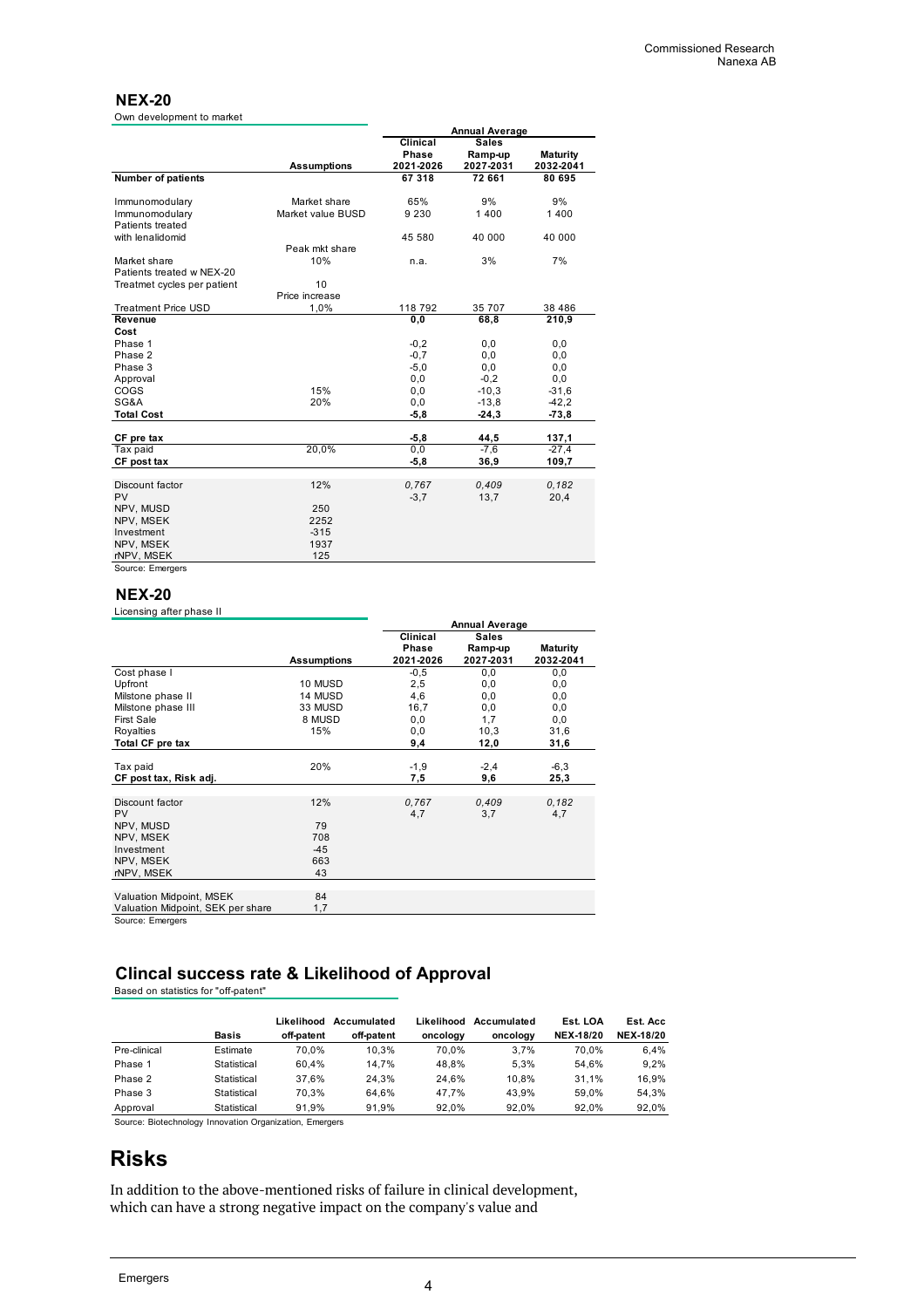constitute an inherent operational risk in all companies that develop drugs, there are additional risks to note.

#### **Financing risk**

As mentioned above, we believe that Nanexa is dependent on additional financing to be able to realize the potential in its project portfolio. Should the company fail to finance its continued operations on attractive terms and levels, there is a significant risk that the value of the company will be negatively affected.

#### **Delays**

Delays in clinical trials are more the rule than the exception and as many as 86% of projects do not meet their recruitment targets within the specified time frame, which means additional costs and delays.

#### **Competing treatments**

Of the USD 186 billion spent on global drug development in 2019, it is estimated that as much as 40% went to development projects in oncology and progress is being made all the time. It is therefore difficult to determine with certainty the long-term demand and competitiveness of an individual treatment.

# **Corporate Governance**

Nanexa has an exceptionally experienced team in terms of board, management and advisors, with heavy positions from Swedish and international pharmaceutical companies behind it. Even though not everyone is a full-time employee but closely linked to the company, it is an impressive line-up, not least in light of the company's still modest size.

Chairman **Göran Ando** has over 30 years of experience from the pharmaceutical industry, with roles as medical director of Pfizer AB, VP at Bristol-Myers, research and development manager for Glaxo Group Research, CEO of Celltech Group PLC in the UK, and not least chairman of Novo Nordisk. A / S between 2013 and 2018. Göran Ando was also Vice President and Head of Research and Development at Pharmacia, where he was also responsible for manufacturing and business development. During his eight years as head of research and development at Pharmacia, 17 new drugs were approved by the FDA, prior to Pfizer's acquisition of Pharmacia.

In addition to the board's already heavy academic and practical competence and experience with, among others, **Bengt Gustafsson**'s background as Nordic Medical Director at Novartis Oncology and Celgene, and Professor **Magnus Westgren**'s over 300 scientific publications, **Eva Nilsagård** and **Birgit Stattin Norinder** were elected as new members at the Annual General Meeting. Eva Nilsagård has over 30 years of experience in senior positions, primarily in the automotive and medical / biotechnology industries, including as CFO for Vitrolife, Plastal Industri and OptiGroup, as well as senior positions within AstraZeneca and AB Volvo.

Birgit Stattin Norinder has extensive experience from pharmaceutical and biotech companies in Sweden, the USA and the United Kingdom. She has led several research and development departments and been behind a number of new and approved drugs. She has been CEO and Chairman of Prolifix Ltd, Senior Vice Precident Worldwide Development at Pharmacia & Upjohn and Director International Regulatory Affairs at Glaxo Group Research Ltd. Birgit has also held a number of positions as a board member and chairman of European biotechnology companies. She is also a board member of AddLife AB, Hansa Biopharma AB and Oasmia Pharmaceutical AB.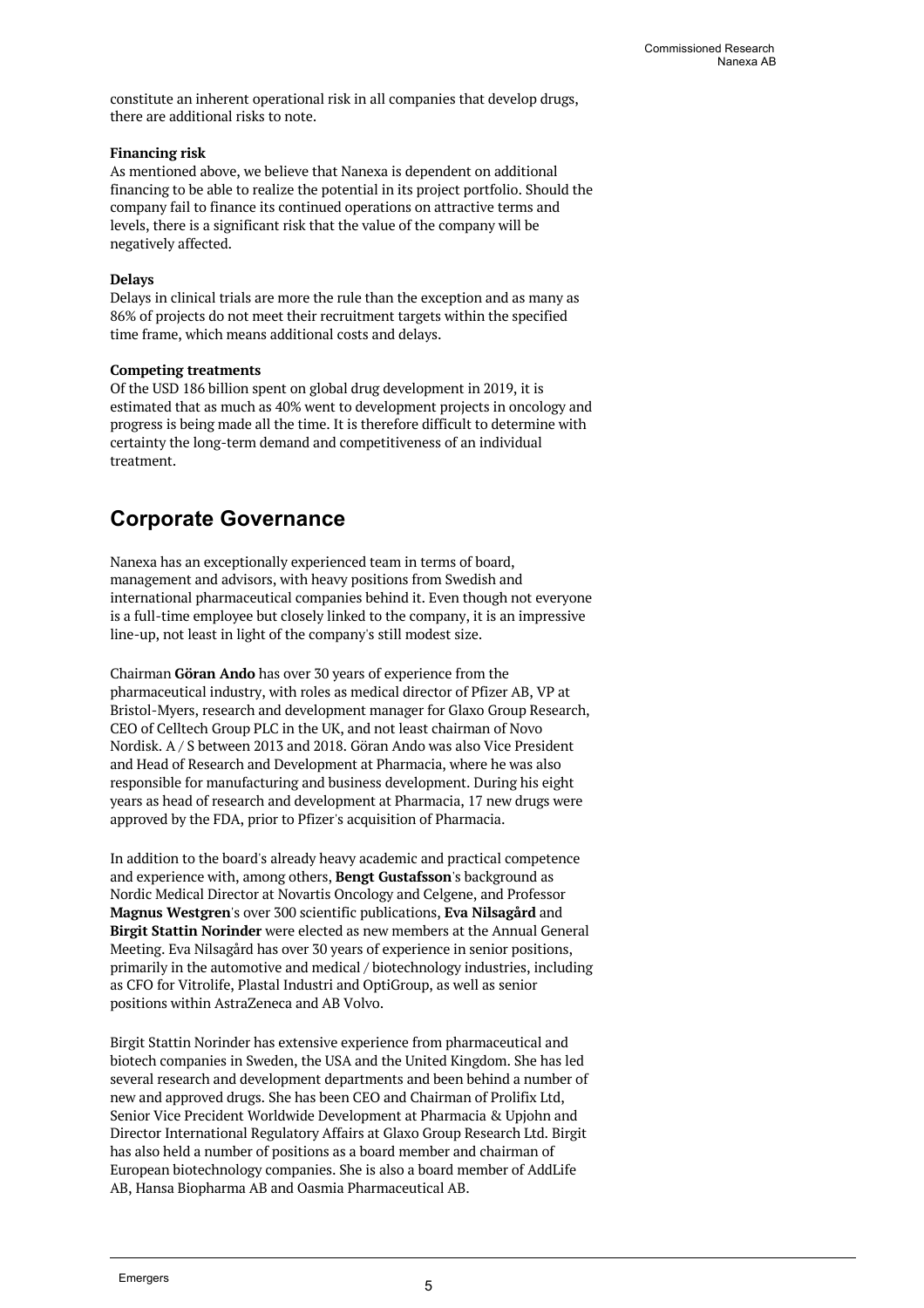CEO **David Westberg** has previous experience from Pharmacia, Pharmacia-UpJohn and Orexo, where he was responsible for two of Orexo's drug projects (Edluar and Zubsolv) from the early development phase, through formulation development and clinical studies to registration for market approval with the FDA in the USA.

CFO **Björn Svanström** comes from previous roles in finance at SEB Enskilda, Teleca AB, CEO of Praktikerinvest and CFO of development companies in life science, including Dilafor AB.

In addition to the CEO and CFO, the rest of the management team has extensive experience with, among others, Chief Medical Officer, **Owe Luhrs** experience from a number of leading positions at companies such as Pfizer, Actelion and Celgene, Head of Pharmaceutical R&D, **Jonas Fransson**'s long experience in product development and commercialization of pharmaceuticals. at Pharmacia, Pfizer and SOBI, and **Marie Gårdmark**'s leading positions within the Medical Products Agency and experience from advisory meetings with the FDA and EMA.

In addition, Nanexa has additional advisors attached to the company, which possesses cutting-edge expertise in, among other things, hematological cancer, with Professor **Axel Glasmacher** as Head of Global Clinical Research and Development in Hematology and Oncology at Celgene, and Dr **Karthik Ramasamy** as Associate Professor of Haematology & Consultant Haematologist.